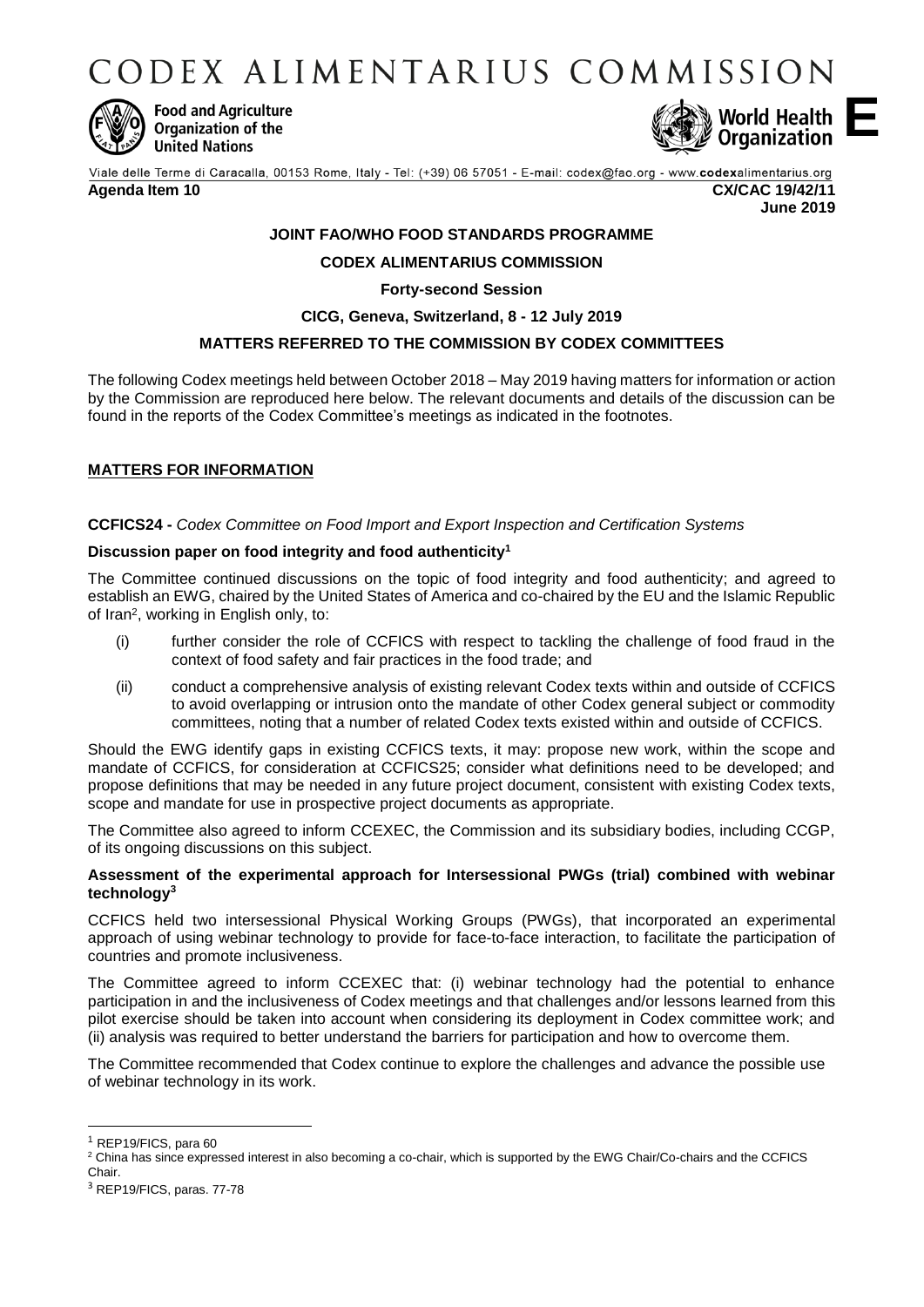### **CCFH50 -** *Codex Committee on Food Hygiene*

## **Postponement of the development of sampling plan for histamine in eleven commodity standards for fish and fishery products<sup>4</sup>**

In view of the lack of consensus, the Committee agreed to postpone consideration of the work until such time as CCMAS had completed its amendments to the *General Guidelines on Sampling* (CXG 50-2004) and to inform CAC accordingly.

#### **CCFO26** – *Codex Committee on Fats and Oils*

## **Report on the outcome of monitoring the conformity of named fish oils with the requirements (especially the fatty acid profile) of fish oil standard and its effect on trade (replies to CL 2017/74-FO)<sup>5</sup>**

The Committee agreed:

- (i) That no further monitoring on the implementation of the newly adopted standard for fish oils was needed and that data received indicated that the use of the fatty acid profiles for named fish oils did not present a problem for identification and
- (ii) That if members identify any problems in the future with the implementation of the standard they can submit a proposal for review of the standard;

#### **Discussion paper on better management of the work of the Codex Committee on Fats and Oils<sup>6</sup>**

CCEXEC73 noted that although CCFO work was progressing well, the Committee's overall workload remained significantly heavy. CCEXEC recommended that CCFO consider whether a simplified project document or procedure would expedite such work; and also recommended that CCFO consider developing a mechanism (e.g., a forward plan) to better manage its agenda.

In order to better manage its work the CCFO agreed to:

- (i) Continue to use the existing project document for submission of proposals for new work and or amendments to existing fats and oils standards. Identification of redundant criteria should be done on a case-by-case basis by a member preparing the project document. It would then be for the insession working group and the Committee to determine if the relevant criteria were identified and fulfilled
- (ii) Request the Codex Secretariat to issue a CL to call for proposals for new work including amendments to existing standards well in advance of each session of CCFO and with a specific deadline within which proposals should be submitted. Submissions in response to the CL should include both a discussion paper and proposed project document. Submissions received after the deadline would not be considered by that session but by the following session of the Committee
- (iii) Establish an in-session working group at each session of the CCFO, and
- (iv) To have a standing agenda item in every session of the CCFO to consider new work proposals.

### **CCFA51** – *Codex Committee on Food Additives*

### **The technological justifications for the use of preservatives and anticaking agents in the specific product covered by the** *Standard for Mozzarella* (**CXS 262-2006) 7, 8**

CAC40 requested CCFA to address only the technological justification of the use of preservatives and anticaking agents for surface treatment of mozzarella with high moisture content in the framework of the alignment work of food additive provisions of Codex Committee on Milk and Milk Products (CCMMP) standards and those of the *General Standard for Food Additives* (CXS 192-1995) (GSFA) 9 .

CCFA51 considered this matter and agreed to inform CAC42 that:

(i) the use of anticaking agents in the surface treatment of high-moisture mozzarella was

1

<sup>4</sup> REP19/FH, para 47

<sup>5</sup> REP19/FO, para 126

<sup>6</sup> REP19/FO, para 132 <sup>7</sup> REP19/FA, para 68

<sup>&</sup>lt;sup>8</sup> The revision to CXS 262-2006 is forwarded for adoption under agenda item 4

<sup>9</sup> REP17/CAC, para 134